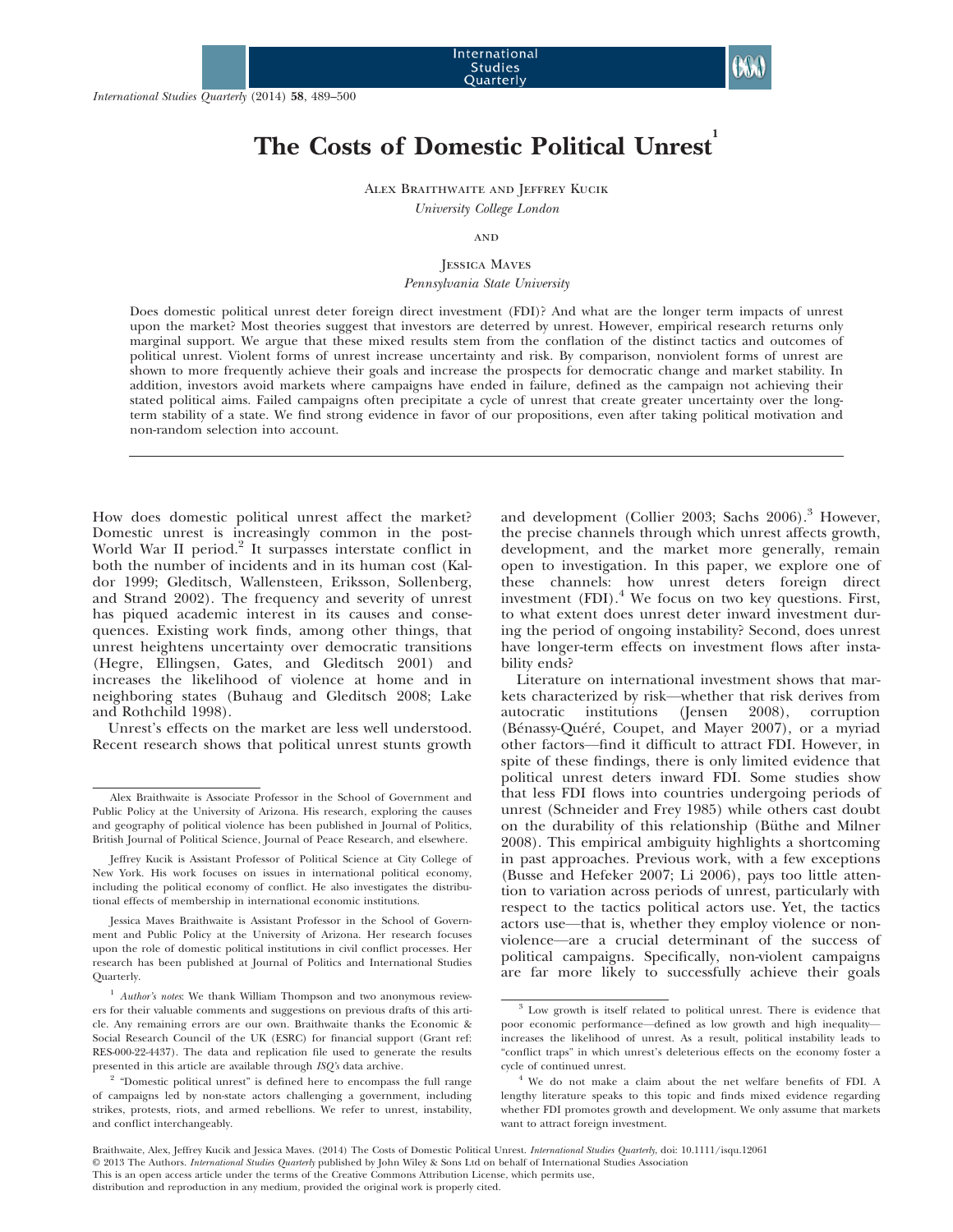(Chenoweth and Stephan 2011). Successful campaigns, in turn, are less vulnerable to conflict renewal.

These relationships have implications for how we understand unrest's effects on the market. The extent to which unrest deters FDI is conditioned by the same factors that affect political stability broadly—that is, violence and success. We assume that capital is sensitive to uncertainty about the future. Investors are wary of markets where there is a high likelihood of continued political instability. We make two main arguments. First, FDI flows are lower into markets experiencing violent unrest than into markets not experiencing violence. Violence signals greater risk to the market because, for the reasons just cited, it is associated strongly with a greater chance of prolonged instability.<sup>5</sup> Violent campaigns are longer in duration and more likely to result in additional unrest.

Second, the costs of unrest likely extend beyond its initial duration. We argue that unrest's longer term effects are shaped by how campaigns end. Specifically, successful campaigns are far less likely to precipitate subsequent (violent) unrest. Unsuccessful campaigns, on the contrary, often foreshadow additional instability in the near future. FDI inflows should therefore be lower into states where the specter of continued instability looms over the market—that is, where campaigns have unsuccessful outcomes.

We test the validity of these claims using data on political unrest disaggregated by tactical type and outcome and find strong support for our predictions. Unrest (of all forms) is mildly associated with reduced FDI during the years of ongoing instability. However, a closer look, in which we disaggregate campaigns based on their tactics, reveals that only violent unrest deters investment. Non-violent unrest is statistically indistinguishable from periods of peace. We then explore the legacy unrest leaves on the market and find that success is a significant determinant of FDI after instability ends. Looking at a sample of post-unrest years, we show that markets attract comparatively more FDI in the wake of successful campaigns than they do after unsuccessful ones. This result holds even if success means additional turmoil from any resultant secession or change of regime. We take special note of the possibility of selection bias in the estimates and find that the results are robust to corrections for non-random selection into unrest.

We conclude that a fuller account of how political unrest affects the market must consider variation in the precise nature of instability. The findings suggest a potential source of ambiguity in the current evidence. Moreover, the results point to a specific channel through which unrest shapes states' longer term development trajectories. Campaigns that end successfully leave a comparatively less damaging legacy on the market. This evidence is important given that conflict's deleterious effects on the domestic economy foster a cycle of instability. States emerging from successful campaigns may be better positioned to avoid slipping into a "conflict trap" (Collier 2003).

The article proceeds as follows. First, we review the relevant literature on political unrest and FDI, before outlining our own logic, which suggests that variation in the tactics and outcomes of campaigns of unrest account for differential impacts of unrest on FDI inflows both during and after unrest. Second, we present our research design and evidence, including a variety of tests designed to probe the durability of our results. In the final section, we highlight the broader implications of these findings.

# Background and Theory

Existing work emphasizes foreign direct investment's sensitivity to political risk. FDI is characterized by high sunk costs and comparatively lower mobility, which implies that non-negligible costs are incurred when exiting markets. As a result, investors are wary of uncertainty in host markets. There is strong evidence that risky markets enjoy relatively lower levels of inward investment, whether that risk derives from fear of expropriation (Li 2009; Biglaiser and DeRouen 2006), government corruption (Habib and Zurawicki 2002), armed interstate conflict (Barbieri and Reuveny 2005), or a variety of other factors. By extension, it ought to likewise hold that domestic political unrest, broadly defined, deters FDI.

In spite of this literature, there is only mixed evidence that domestic political unrest shapes inward investment flows. Early survey work showed that firms placed unrest high on their lists of priorities when selecting among host markets (Agarwal 1980; Aharoni 1966). In addition, foundational econometric studies demonstrated that political unrest and concerns over property rights protections where important determinants of FDI flows (Schneider and Frey 1985). As a result, states with histories of unrest received lower levels of inward FDI than their more stable counterparts.

However, there have been a series of studies that cast doubt on this relationship. Several early papers found that the correlation between unrest and FDI greatly diminishes (or vanishes entirely) once controlling for economic factors such as market potential (Bennett and Green 1972; Greene and LaPalombara 1974). More recent studies echo these results. Some note that FDI is now more vertical than in previous decades and, therefore, the nature of the risks firms face has changed (Büthe and Milner 2008). Furthermore, increasingly widespread democratic institutions and greater numbers of formal interstate economic agreements both act to institutionalize promises made by governments to respect the rights of investors (Jensen 2008).

Empirical ambiguity in the relationship between unrest and investment derives from the fact that too few studies appreciate variation in the nature of unrest. $6$  Many studies conflate the tactics and outcomes of episodes of political unrest, relying on one aggregate indicator of instability—for example, Büthe and Milner  $(2008)$ .<sup>7</sup> That simplified approach helps identify whether a broad relationship exists between unrest and FDI. However, it overlooks important differences across periods of political unrest, particularly with respect to the tactics that campaigns use to achieve their goals and the outcomes of those campaigns.

<sup>5</sup> Even if non-violent campaigns are larger in scale with respect to levels of participation, they more regularly result in stable political outcomes.

 $6$  The most notable exception to this recent trend is Li (2006). Indeed, Li offers the most direct and systematic extant assessment of the puzzle prioritized in this paper. Combining empirical and theoretical innovation, Li focuses upon investors' anticipation of the onset and impact of political unrest. Li distinguishes between three types of violent unrest: transnational terrorism, civil war, and interstate conflict. His analyses demonstrate that, with some exceptions, unanticipated forms of violent unrest have a more detrimental impact on investments than do their anticipated counterparts.

 $7$  This is typically taken from the Banks (2008) dataset, which provides an index of unrest comprised of, for example, the number of strikes, rebellions, and coups that occur in a given country-year.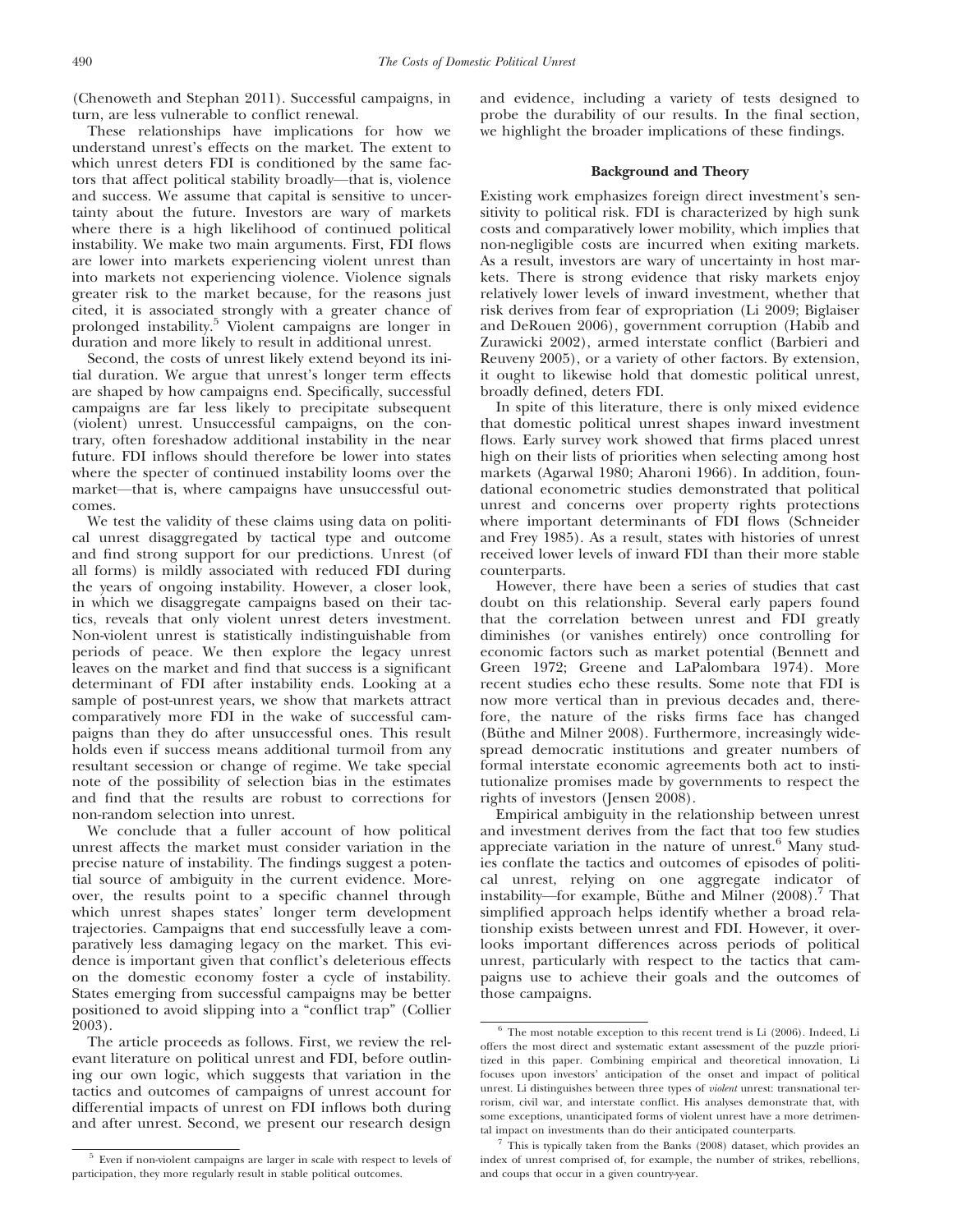In this article, we argue that understanding the relationship between political unrest and the market requires a closer look at variation across periods of instability. This is not just a research design concern. There are strong theoretical reasons to think that variation in tactics and outcomes matter for the impact that unrest has on investment flows. In short, violent tactics and unsuccessful campaigns both indicate greater uncertainty than do nonviolent tactics and successful campaigns. As a result, we should only expect investors to respond to unrest under certain conditions, thereby helping clarify the existing ambiguity in the findings. We elaborate on these claims in the following section.

#### Does Unrest Deter FDI?

Our argument starts from the assumption that investors consider the relative stability of a country when selecting among potential host markets. We do not assume that investors have full information. We simply assume that they are wary of markets perceived to exhibit high levels of instability (either today or in the future).<sup>8</sup>

Existing work shows that investment levels are linked inextricably to political instability. Specifically, FDI levels are positively correlated with stability (Busse and Hefeker 2007). This is because stable political environments create more attractive investment opportunities for firms. Studies show that firms invest more heavily in markets that protect property rights (Markusen 2001), have reliable legal systems (Asiedu 2006), and have transparent regulations (Jensen 2008). All of these traits help firms determine more accurately their expected returns on their investments. Under conditions of instability, this is more difficult because changes in the regulatory and legal landscapes are harder to anticipate. For example, existing works shows that instability leads to a depreciation in property rights protection (Svensson 1998).

In addition, FDI's sunk costs leave firms vulnerable to obsolescing bargaining power and to fears of outright expropriation. Stable policy environments significantly reduce these risks by limiting *ad hoc* opportunism on the part of the state (Olson 1993). In light of these reasons, firms will choose more stable political climates, on average, when selecting from their menus of potential host markets.

Firms' sensitivity to risk has implications for levels of FDI flowing into markets experiencing unrest. The literature cited above provides a strong theoretical and evidential basis for thinking that any form of instability potentially deters inward investment. The same relationship ought to hold for domestic political unrest. Indeed, the occurrence of everything from a large-scale strike to a civil war can have a disruptive effect on the domestic economy (see, for example, Murdoch and Sandler (2004) and Collier (1999)). These incidents can lead to new costs for firms, including the renegotiation of labor practices (in the case of strikes), to destroyed productive capacity (in the case of civil war), or any number of

direct costs to the firm that reduce returns on investment.

More generally, unrest may create heightened uncertainty over policy as governments move to tighten the grip on opposition groups. Legal systems may be relaxed when governments attempt to repress the opposition (for example, the declaration of emergency law in Egypt following the assassination of Anwar Sadat, and martial law in the Philippines in the face of civil conflict under President Ferdinand Marcos). Governments' incentives to expropriate foreign assets may also increase when the security of their tenure is uncertain (Li 2009). Thus, unrest can exacerbate precisely the kinds of political risks to which firms are sensitive.

Firms' investment decisions are made more complicated by the fact that investors may be unsure about future risks when unrest first occurs. Given that investors have incomplete information about the severity, duration, and outcome of conflicts, the "safest" action may be to entirely avoid a market in which any form of unrest breaks out (Li 2006). For these reasons, risk-averse investors may be uniformly pessimistic about markets experiencing a period of unrest. Thus, our initial expectation is that,

# H1. FDI flows are lower into states experiencing a period of unrest than into states not experiencing unrest.

Our first hypothesis focuses on firms' general wariness of the political instability that may results from periods of unrest. However, this logic does not consider variation in the precise nature of unrest. Instead, it assumes that all periods of unrest have the potential to deter FDI. Our core insight is that investors' perceptions of stability are conditioned by specific traits of unrest. Not all periods of unrest are created equal. They vary with respect to political motivation, breadth of participation, duration, and numerous other characteristics. These traits are unlikely to provide the market with precisely the same information about the short- and long-term prospects for political stability. Consequently, campaigns will vary in their effects on the market.

Here we focus on two sources of variation known to affect stability: the tactics campaigners use and the outcomes of those campaigns. First, it is necessary to distinguish campaigns by their predominant tactical form that is, whether they employ violence or non-violence as their primary mode of contestation. Existing work shows that a greater proportion of campaigns leading to the successful removal of governments and significant changes to state policies rely on non-violent resistance (Chenoweth and Stephan 2011). This pattern owes to the fact that non-violent movements typically enjoy higher levels of participation by regular citizens than do violent movements. On average, non-violent campaigns have four times as many participants as violent ones. In addition, 20 of the largest 25 campaigns between 1900 and 2010 were non-violent. This is partly because the costs incurred by individuals are considerably lower when campaigns are non-violent (Kurzman 1996).<sup>9</sup>

Greater participation is also observed amongst elite groups separate from the general civilian population. Non-violent campaigns are significantly more likely to

<sup>8</sup> One challenge to this assumption is the possibility that some investors may be attracted to, rather than deterred by, unrest. Political instability may create space for opportunism by investors, allowing them to get better deals from rent-seeking politicians or regulators. However, these opportunities are likely to be industry-specific and idiosyncratic in nature, not something that applies to the entire market. We do not test predictions about specific firms in this paper. However, if this is true, then it would bias our results *against* finding support for our theory, thereby creating a more conservative test.

<sup>&</sup>lt;sup>9</sup> Fewer people may support the use of violence in principle. Moreover, the risks borne by participants are considerably lower when tactics are non-violent.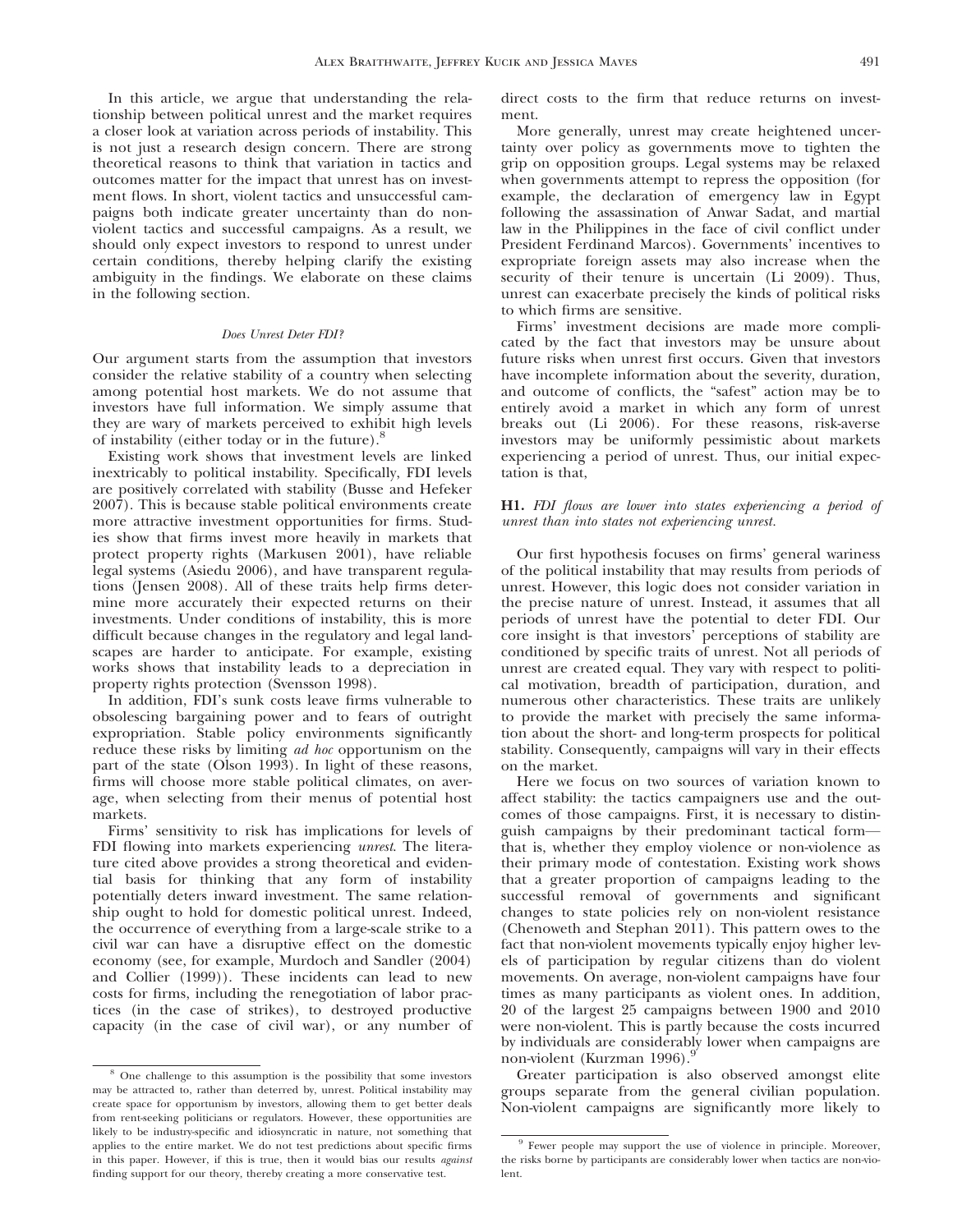result in defections from the state's military and government. The literature on non-violence shows that the loyalty of government officials shifts more toward campaigns challenging the government as the probability of success increases (Greene and LaPalombara 1974; McAdam, McCarthy, and Zald 1996). Furthermore, these defections are more likely when the campaign has a large number of supporters (Chenoweth and Stephan 2011).

Both of these processes—more widespread public participation and greater numbers of defections from the regime—are fundamental to the greater ability of nonviolent movements to successfully undermine autocratic institutions and despotic leaders (DeNardo 1985; Weinstein 2007), as illustrated by the successes of movements to overthrow Marcos in the Philippines and the Kuchma regime in Ukraine. Following a rigged election in 1986 that saw incumbent Ferdinand Marcos comfortably defeat his opponent Cory Aquino, many members of the regime openly denounced him and Filipino military forces set up bases around the capital of Manila to successfully aid the throngs of pro-Aquino protesters in overthrowing the sitting president (Montiel and Chiongbian 1991).

In Ukraine, millions of citizens amassed in Kiev's Independence Square and across the country in reaction to allegations of vote fraud in the 2004 presidential election. Demanding justice for the opposition candidate, Victor Yushchenko, Ukrainians participating in this "Orange Revolution" succeeded in winning the support of members of the armed forces, as well as ultimately achieving the removal of incumbent Leonid Kuchma (Karatnycky 2005).

Indeed, it appears that members of the Security Service of Ukraine (the SBU, an organization that succeeded the KGB in the country) even warned opposition leaders that a crackdown had been ordered to take place, and several high-ranking officers successfully urged the commander in charge of operations against the protesters to scale back the military assault (Chivers 2005).

The subset of non-violent cases is also increasingly likely to sow the seeds for successful democratic transitions. The average 5-year change in Polity scores for states where campaigns have been non-violent is  $7.22$  [SD:  $6.12$ ].<sup>10</sup> In states with violent unrest, this change is a miniscule 0.92 (SD: 5.10). Democratization, in spite of the difficulties associated with transition, heralds the arrival of institutions that increase respect for the rule of law and the protection of property. The market is known to respond favorably to these conditions, primarily because they reduce uncertainty over the security of (and returns on) investments (Jensen 2008).

For example, after Zambian president Frederick Chiluba announced his intention to run for a third (and unconstitutional) term in office, citizens amassed in non-violent protests across the country. These protests, alongside additional pressures, including the threat of impeachment by the legislature, ultimately resulted in Chiluba resigning from the presidency. This precipitated broad-ranging democratic reforms. Following Chiluba's ouster, FDI as a proportion of Zambia's GDP rose from approximately 2% in 2001 to just over 8% in 2002 and continues to range between 5% and 11% to the present, while the country continues to develop more democratic institutions.

Non-violent campaigns therefore exhibit a number of traits that ought to assuage investors' apprehensions over the stability and safety of the market. Non-violent campaigns enjoy wider-spread support. This support, in turn, is an important determinant of the likelihood of a successful outcome and, in some cases, democratization. The result of these campaigns ought to be more political stability. Or, in cases where they precipitate additional reforms, these reforms ought to result in a shift toward the kind of policy environment conducive to FDI—namely, democratic institutions and processes that enhance stability. As a result, international investors perceive less risk in markets where unrest is nonviolent.

H2. FDI flows are lower into states experiencing a period of violent unrest than into states experiencing a period of non-violent unrest.

# What are the Long-Term Effects of Unrest?

In this paper, we are interested in more than the immediate effects unrest has on the market. Political instability's costs are not confined to years of unrest. Rather, unrest can leave a lasting legacy on the market, dampening investment flows long after hostilities end. We argue that post-unrest investment levels are shaped by campaign outcomes, which have important consequences for longer term stability.

As emphasized, the relative attractiveness of non-violent campaigns to potential participants means that non-violent campaigns are significantly more likely to end in success—that is, the achievement of the campaign's stated aims (DeNardo 1985; Weinstein 2007; Chenoweth and Stephan 2011). These aims vary significantly and may include regime change, secession, or a myriad other political and/or social reforms. Instinctively, undergoing such reforms may signal additional instability to the market, depressing rather than promoting inward investment. Indeed, many theories of long-term investments (such as FDI) emphasize the importance of policy consistency over rapid and large-scale change. Stable political climates foster investment, even if these climates are non-democratic.<sup>11</sup> This kind of logic suggests that campaigns that successfully bring about significant policy changes increase uncertainty and deter FDI.

However, there are two reasons to think that successful campaigns leave a less damaging long-term legacy on the market than do unsuccessful campaigns. First, recent work on political institutions and FDI suggests that, in fact, investors favor democratic environments even if they carry with them some risk of reform (Jensen et al. 2012; Jensen 2008). As mentioned, these institutions are associated with traits firms desire: support for the rule of law, the protection of property rights, and comparatively more predictable policy reforms when regime change does occur (Feng 2001). Increased transparency in the political system, as opposed to autocratic regimes, means that the market better anticipates policy changes that affect the returns on investments. Evidence supports this claim; successful political reforms result in higher levels of inward FDI (Brada, Kutan, and Yigit 2006).

Across our sample, 62 campaigns ended successfully and 78 ended unsuccessfully. The average 5-year change in the democracy score (using Polity) of states with cam-

 $10$  Polity scores are located on a 20-point scale from  $-10$  (most autocratic) to 10 (most democratic).

 $11$  One implication is that autocratic regimes can be as attractive, if not more attractive, than democratic regimes where uncertainty over electoral outcomes—and any subsequent reforms—generates risk in the marketplace (Oneal 1994; Li and Resnick 2003).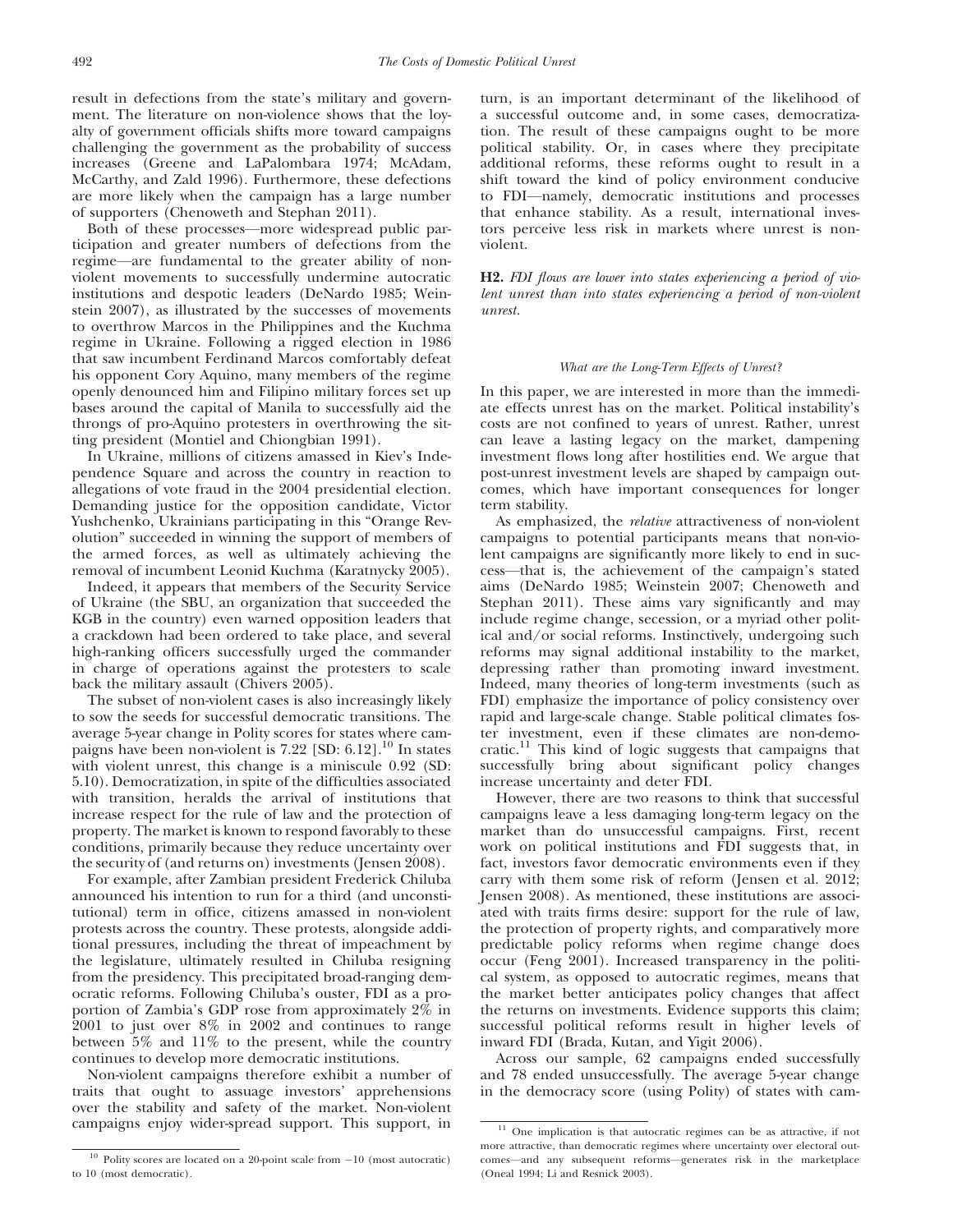paigns that ended successfully is 6.05 [SD: 6.30]. Compare that to the average change in democracy for states with unsuccessful campaigns of  $3.07$  [SD:  $6.33$ ].<sup>12</sup> While these statistics do not capture the precise cost of transitions, they reinforce a straightforward logic: states where campaigns are successful become more democratic. This pattern holds almost by definition since most of these movements (75%) are directed toward achieving regime change.

Second, and more simply, successful campaigns are less likely to precipitate additional unrest. Even if the reform process is costly, the prospects for additional unrest decrease over time. Approximately 35% of states experience renewed unrest within 5 years of a failed campaign. The proportion of states relapsing into unrest is slightly lower for successful campaigns (32%) in the short-term. However, this difference becomes more substantial over time. Looking at the period of 10 years after the end of unrest, 61% of states with unsuccessful campaigns relapse, compared to 54% of successful ones.<sup>13</sup>

Crucially, it is not just whether a state relapses into another period of unrest. The nature of this renewed conflict is even more revealing. There is renewed violence in the wake of successful campaigns roughly 50% of the time (within 5 years). Conversely, violence breaks out nearly 80% of the time in those cases in which there was previously an unsuccessful campaign. So while there is a non-negligible chance of unrest in both cases—we know that many states experienced multiple periods of unrest in recent history—the nature of this unrest varies.

This variation is important. Unsuccessful campaigns are much more likely to result in a continued cycle of unrest—one that can afflict the market for many years into the future. Success, on the other hand, leads to comparatively more stability. And, even where there are costs associated with reform, these reforms ought to create conditions more conducive to investment. Given these reasons, we expect that successful campaigns are significantly less likely to affect longer term FDI flows than their unsuccessful counterparts.

# H3. In the years following unrest, FDI flows are lower into states where campaigns have been unsuccessful than into states where campaigns have been successful.

Our theory identifies an additional benefit of nonviolent tactics. Namely, non-violence has a far less deleterious effect on the market. However, we recognize that there may be plausible alternatives to our hypotheses. For example, non-violent campaigns may actually dampen FDI more than violent ones precisely because these movements tend to be larger (as stated above). Larger campaigns may be more disruptive even if they do not do result in physical harm to individuals or the productive capacity of the economy. Moreover, while non-violence increases the likelihood of success, we have acknowledged that successful outcomes may themselves generate additional political turmoil. Success does not guarantee peace. We have cast doubt on both of these alternative

explanations in this section. Notwithstanding our claims, the effects of tactics and outcomes on FDI remains an open empirical question. To account for these competing expectations we control for both of these alternatives in the analyses below.

# Research Design

This paper explores two related processes. First, we investigate the differential impacts of violent and nonviolent tactics on levels of FDI flows during periods of unrest. Second, we analyze the longer-term effects of different campaign outcomes on investment levels after campaigns end. Before presenting our sequence of tests, we describe our data and how we operationalize our concepts.

# Data and Variables

To test our hypotheses, we construct a dataset on foreign direct investment flows and political unrest across all countries from 1975 to 2010. The data includes one observation for each country  $i$  in each year  $t$ . There are 140 individual periods of unrest—that is, campaigns—in the data set. These 140 periods total roughly 800 of our approximately 7,000 country-year observations, or 11% of the sample. These campaigns are divided nearly evenly between those that employed predominantly violent tactics (46%) and those that employed predominantly nonviolent tactics (54%). The sample is also distributed widely across regions of the world.<sup>14</sup>

Note that the sample is defined by countries that receive foreign aid (measured as official development assistance from the Development Assistance Committee). We restrict the sample because the primary form of FDI —vertical—that flows into developing countries differs from that of developing countries. As a result, the behavior of the market can reasonably be expected to differ.<sup>15</sup>

# Dependent Variables

This paper explores the effect of political unrest on inward FDI. The dependent variable is total FDI flows into a country  $i$  in year  $t$ . For this data we rely on the World Bank's World Development Indicators. The measure,  $FDI_{i,t}$  is measured in constant year 2000 U.S. dollars and divided by GDP.<sup>16</sup>

# Independent Variables

Our tests employ several independent variables relating to the occurrence (and nature) of political unrest. These measures derive primarily from recent work by Chenoweth and Stephan (2011) on campaigns of civil resistance. In the first half of our analysis, we are interested

<sup>&</sup>lt;sup>12</sup> The comparison is even more stark over a 10-year period. States with successful campaigns enjoy an 8.01-point increase, on average, relative to the 4.26-point increase for states with unsuccessful campaigns.

<sup>&</sup>lt;sup>13</sup> This difference varies based on how one treats campaigns with mixed or "limited" success. If we instead treat limited successes as failures we observe an even greater disparity—64% for failures and 52% for successes.

 $14$  There are 13 cases in the Middle East (9%), 31 in Asia (22%), 46 in Africa(33%), and 20 in the Americas (14%). The remaining 30 occurred across Europe and the former Soviet Union.

<sup>&</sup>lt;sup>15</sup> In practice, this restriction does not eliminate any periods of unrest from the data. It simply limits the countries in the reference category (no unrest) to more comparable markets.

<sup>&</sup>lt;sup>16</sup> All of our reported models use FDI as measured in yearly levels. Note that our baseline results are robust to the use of the 3- and 5-year moving averages of FDI. Moving averages are one way to look trends in investment levels over time. However, the market may adjust quite quickly to the onset of unrest (or any other shocks) and therefore looking at yearly levels is more precise.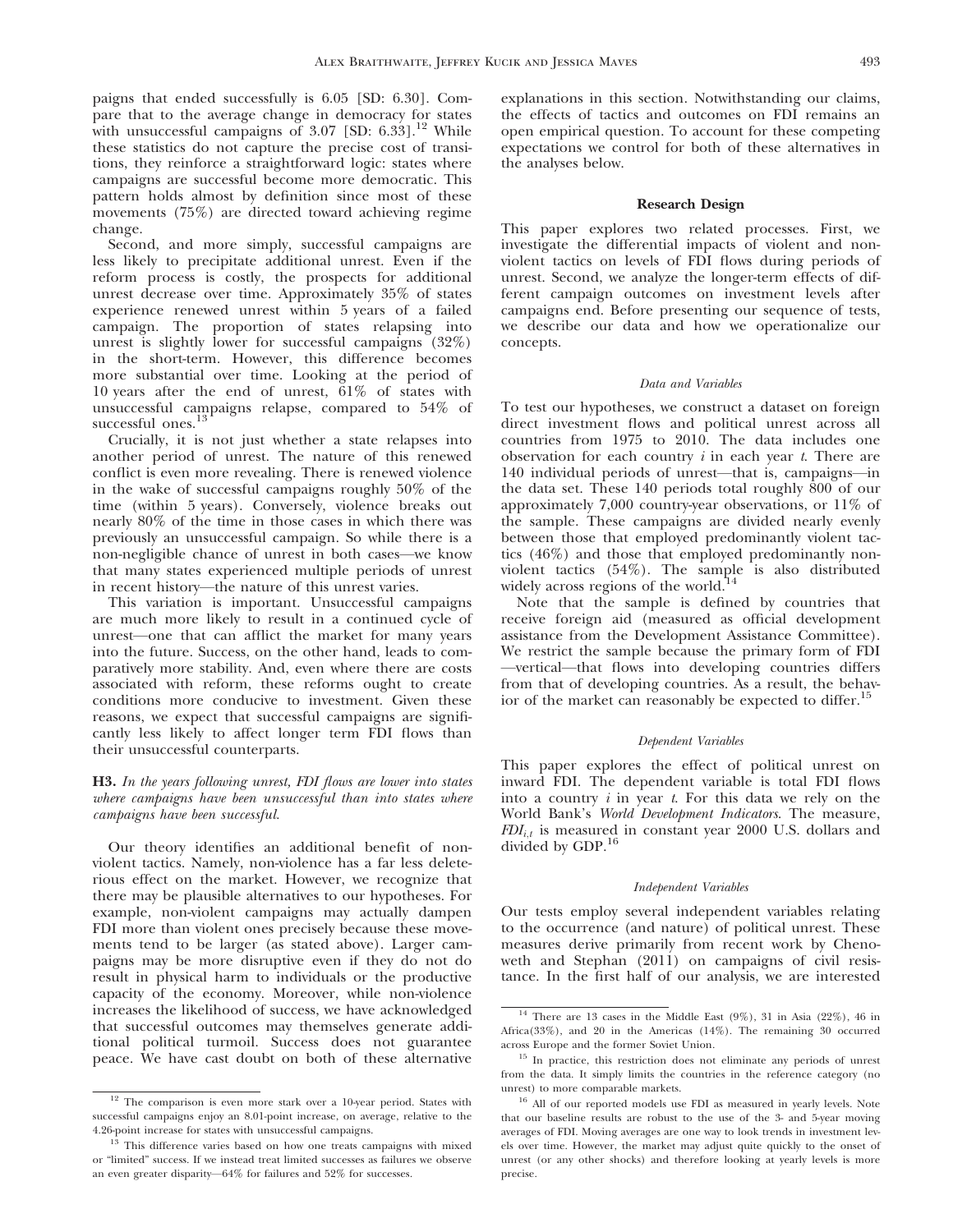in whether unrest deters FDI during the course of the campaign. We operationalize unrest using several measures. First, we look at the effects of political unrest broadly defined. We construct a dichotomous indicator of political unrest that is coded as "1" for every countryyear in which a campaign was ongoing. This measure, Unrest<sub>i,t</sub>, allows us to identify whether the occurrence of any type of unrest deters FDI.

However, this broad measure masks the potentially important nature of the tactics employed in each campaign. Our theory predicts that violence leads to greater reductions in foreign investment. To test this proposition, we disaggregate unrest. We create two dichotomous indicators; Violent<sub>i,t</sub> is coded "1" for every year that a campaign was characterized predominantly by violence and Non-Violent<sub>i,t</sub> is coded a "1" where campaigns were predominantly non-violent. Both of these variables are coded as "0" in years with no ongoing campaign of that tactical type.

The second half of our analysis looks at the legacy that unrest leaves on the market. The theory states that the successful resolution of a campaign, since it is associated with greater long-term stability, encourages comparatively greater inflows of FDI. The principal explanatory variable in these models is  $Success_{i,t}$ , which indicates whether a conflict ended with the campaign achieving its aims.<sup>17</sup>

Before describing the control variables, note that patterns in FDI and political unrest do not overlap—as detailed in Figure 1. The two indicators are loosely and negatively correlated  $(-12\%)$ . This is because average FDI inflows have increased steadily since the mid-1990s. However, the peak of unrest in our sample is around the dissolution of the Soviet Union, at least 5 years before the most significant rise in FDI occurs. These patterns are what we would expect; FDI increases in the wake of turmoil in the 1980s.

# Control Variables

We include several country-level predictors of FDI flows that may confound our estimates if omitted. The first is the level of economic development, which ought to be positively correlated with levels of FDI. Development level is measured as logged annual income per capita

 $\overline{a}$ 

25

 $\sim$ 



 $(Income<sub>i,t</sub>)$ . Second, we include a dichotomous indicator of regime type. Democracies are known to exhibit higher levels of economic openness and to receive larger inflows of investment than their autocratic counterparts. We measure democracy using the dichotomous coding  $(Democracy<sub>i,t</sub>)$  provided by Cheibub, Gandhi, and Vreeland (2010). It is also important to distinguish FDI inflows from other forms of inward capital, including foreign development assistance. We include a measure  $\text{A}id_{i,t}$  that is the total annual inflows of official development assistance received by each state as a % of GDP.

Three other indicators of broader market activity and regulation are likely to be associated with FDI levels. The first is  $Trade_{i,t}$ , which we measure as total exports plus imports as a percentage of GDP. Trade data is collected from the UN's COMTRADE database and growth can be found in WDI. The second is  $Growth_{i,t}$ , which is the annual percentage change in GDP. We also include a measure for *CapitalControls*<sub>i,t</sub> since flows of investment in and out of a country are shaped fundamentally by the existence of restrictions on the free movement of capital. We use the Chinn-Ito Index of capital account openness (Chinn and Ito 2008). All three of these measures should be positively correlated with inward FDI flows.

The models also contain variables designed to address some of the problems commonly associated with pooled panel data. For example, FDI exhibits a high degree of temporal correlation; investment levels in year  $t-1$  are a powerful predictor of levels in year  $t$ . To correct for this time trend, we include a lagged dependent variable  $(FDI_{i,t-1})$ .

Moreover, our country-year unit of observation is problematic in the few instances in which there are multiple campaigns occurring simultaneously. Campaigns coincide in only 6% of the total number of observations in our sample. However, it is important to ensure that we take this overlap into account when running our estimations. We correct for this issue in two ways. First, we have run our estimations separately on samples using only the longest (in duration of years) and largest (in number of participants) campaigns. This paper reports only those models that include the longest campaigns. However, the findings are consistent when using the alternative approach.<sup>18</sup> Second, even when restricting the sample, it is important to control for the occurrence of simultaneous conflicts. We include a variable that flags countryyears when there are multiple ongoing campaigns  $(MultipleCam pair<sub>i,t</sub>).$ 

Finally, the sensitivity of investors to risk is based in part on their demand for the rule of law. Unfortunately, many indicators of rule of law suffer from limited temporal or country coverage. To our knowledge, the most promising candidate measure is available in the World Bank's World Governance Indicators. Their rule of law measure covers most of the world from 1996–2010. However, this still severely restricts our sample (by as much as 90% in our baseline models). Therefore we omit this variable,  $Rule of Law<sub>i,t</sub>$ , from our main analysis.

Descriptive statistics for all of our covariates can be found in Table 1.

# Analysis and Results

To test the validity of our hypotheses, we present a FIG 1. Trends in Political Unrest and FDI Flows sequence of tests that address two related questions.

<sup>&</sup>lt;sup>17</sup> Since several countries experience multiple campaigns we control for whether they have a history of mixed outcomes (see below).

<sup>&</sup>lt;sup>18</sup> The number of observations affected by the sampling restrictions is small and the estimates from the two samples are nearly identical.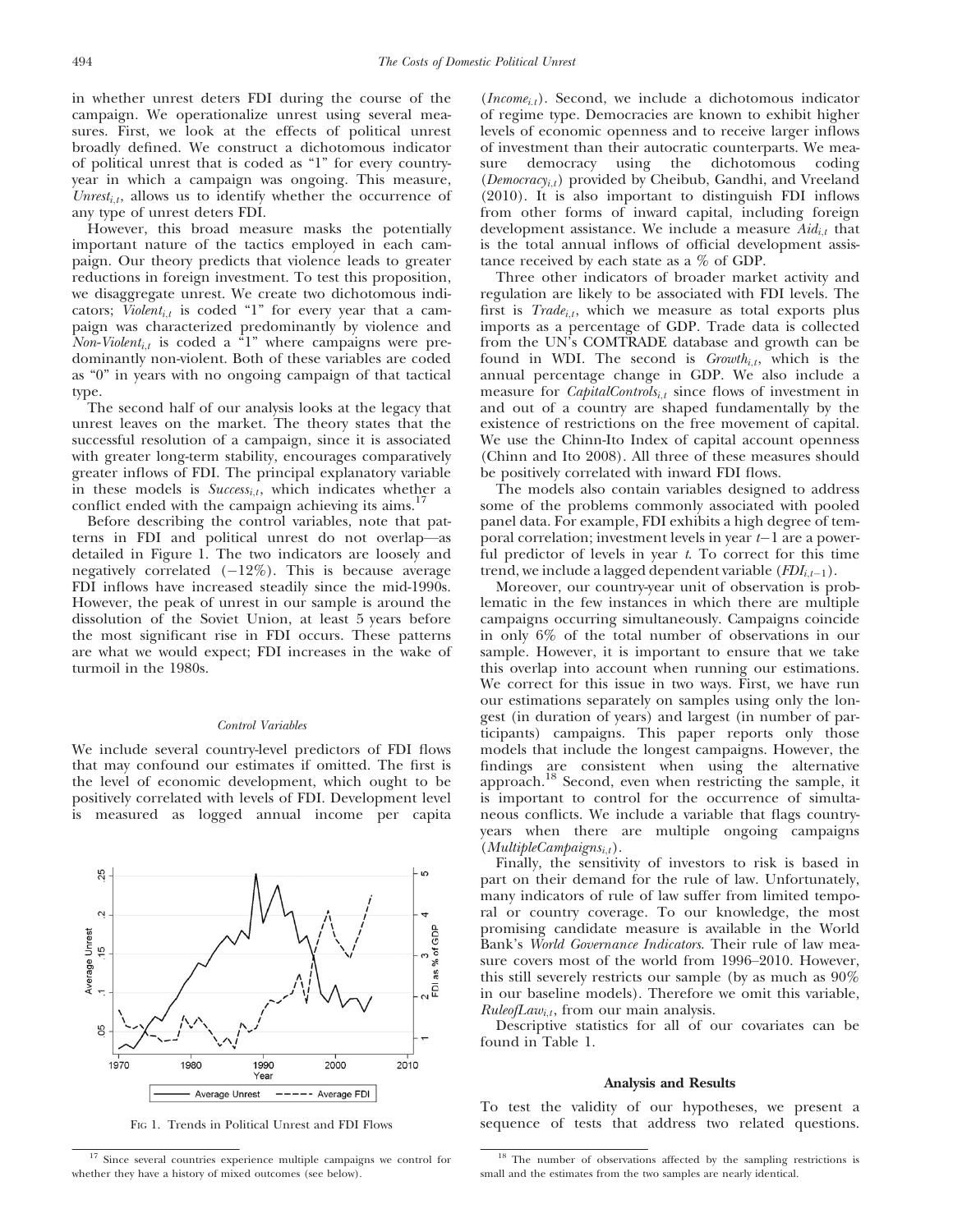| ----- - - - -------- - - --------- |         |                           |          |         |  |  |
|------------------------------------|---------|---------------------------|----------|---------|--|--|
| Variables                          | Mean    | <i>Standard Deviation</i> | Minimum  | Maximum |  |  |
| $FDI_{i,t}$                        | 2.60    | 4.75                      | $-82.81$ | 43.82   |  |  |
| $Unrest_{i,t}$                     | 0.11    | 0.32                      | $\theta$ | 1       |  |  |
| $Violent_{i,t}$                    | 0.08    | 0.28                      | $\theta$ | 1       |  |  |
| $Non-violent_{i,t}$                | 0.02    | 0.16                      | $\theta$ | 1       |  |  |
| $Success_{i,t}$                    | 0.45    | 0.49                      | $\theta$ | 1       |  |  |
| $Income_{i,t}$                     | 7.29    | 1.41                      | 4.05     | 11.6    |  |  |
| Democracy <sub>i,t</sub>           | 0.38    | 0.49                      | $\theta$ | 1       |  |  |
| $Aid_{i,t}$                        | 0.13    | 0.19                      | $-0.02$  | 2.77    |  |  |
| $Trade_{i,t}$                      | 0.78    | 1.41                      | $\Omega$ | 48.73   |  |  |
| $Growth_{i,t}$                     | 3.77    | 6.66                      | $-51.03$ | 106.28  |  |  |
| $CapitalContents_{i,t}$            | $-0.21$ | 1.44                      | $-1.81$  | 2.53    |  |  |
| MultipleCam pair <sub>i,t</sub>    | 0.01    | 0.08                      | $\theta$ | 1       |  |  |
| Rule of Law <sub>i.t</sub>         | 0.06    | 1.02                      | $-2.04$  | 2.12    |  |  |
| $Stability_{i,t}$                  | 12.40   | 12.57                     | $\theta$ | 41      |  |  |
| $Fractionalization_{i,t}$          | 0.47    | 0.25                      | $\theta$ | 0.93    |  |  |
| $InfantMortality_{i,t}$            | 63.49   | 46.89                     | 2.30     | 284.78  |  |  |

TABLE 1. Descriptive Statistics

First, we investigate whether the occurrence of unrest deters inward FDI (Models 1–5). We find that unrest is moderately associated with reduced capital flows. When we look closer at the nature of each conflict, however, we find that the relationship is driven exclusively by those campaigns that adopt predominately violent tactics. The findings indicate that violence is strongly associated with reductions in investment during the course of the campaign. Conversely, periods of non-violent unrest have no discernible (statistically significant) effect on investment.

Second, we explore the longer term effects of unrest on the health of the market (Models 6–8). We find that unrest has the potential to generate high opportunity costs. However, a history of violence does not independently impact post-conflict FDI flows. Instead, states' economic trajectories are shaped by whether or not campaigns successfully achieve their aims. States with campaigns that result in a successful outcome are far less likely to experience a reduction in investment—regardless of the predominant tactics—than are states with unsuccessful campaigns.

# Models 1–7: Does Unrest Deter FDI?

Our theory predicts that FDI flows are lower into countries experiencing political unrest than in their more stable counterparts. A Wooldridge test rejects the null hypothesis of no autocorrelation  $(F = 61.44)$  and a Breusch-Pagan test confirms the presence of heteroskedasticity ( $p < .000$ ). Given the traits exhibited by our data we use panel-corrected standard errors with a lagged dependent variable.<sup>19</sup> This method produces more precise standard errors. The model equation takes on the following specification:

$$
FDI_{i,t} = \beta_0 + \beta_1 \text{Unrest}_{i,t} + \beta_2 Z_{i,t} + \alpha_i + \mu_{i,t}
$$

where  $Z_{i,t}$  represents a vector of controls, and  $\mu_{i,t}$  is the panel-corrected error term.

Model 1 provides a good overall fit to the data ( Table 2). The  $R^2$  is 0.44 and there is no evidence that multicollinearity biases the estimates (none of the covariates are correlated at more than 54%). The controls behave largely as expected, which builds our confidence in the model specification. Lagged FDI is naturally a strong predictor of investment in year t. States with more open capital accounts and richer nations also enjoy comparatively larger inflows of FDI. And, importantly, democracies receive larger inflows of foreign capital, supporting the logic that investors respond favorably to democratic institutions.

Turning to our explanatory variable, the coefficient on  $Unrest_{i,t}$  is negative and significant, suggesting that periods of domestic political unrest have a dampening effect on FDI. The substantive effects are illustrated in Figure 2. Unrest is associated with a 15% drop in investment, or a decrease from 2.78% of GDP [2.57, 2.99] to  $2.36$   $[2.04, 2.69]$ .<sup>20</sup> This drop suggests that there is a significant opportunity cost associated with unrest. Domestic markets undergoing periods of unrest are comparatively less attractive investment opportunities for foreign investors.

However, Unrest<sub>i,t</sub> masks the precise nature of the conflict. Our theory predicts that violence ought to have a uniquely powerful dampening effect on FDI. Violent conflicts suggest greater unrest to the market in both the short- and long-term. Periods of unrest last four times longer on average when the predominant tactics are violent.<sup>21</sup> Moreover, only 27% of violent campaigns end in success, whilst nearly 60% of nonviolent campaigns end successfully.

In light of these patterns, the market should be wary of economies marred by violent unrest. In Model 2, we explore this relationship by using our disaggregated measures of violence and non-violence  $(T\bar{a}b\bar{b})e^2$ ? Model 2 reveals that the relationship between unrest and FDI is driven entirely by the use of violence. States afflicted by violent unrest experience a 17% decrease in FDI from 2.78 [2.57, 2.99] to 2.29 [1.94, 2.64]. The presence of non-violent unrest, to the contrary, has no discernible effect on investment. Non-violent unrest results in a comparatively negligible 5% drop in FDI from the same baseline of 2.78 [2.57, 2.99] to 2.68 [2.15, 3.07]. Thus, violence has a substantial effect on market outcomes; investors are far more likely to avoid economies afflicted by violent unrest.

The findings provide insights into the sometimes ambiguous relationships between political unrest and market outcomes. The null result for non-violence suggests that the market is not sensitive to the occurrence of unrest broadly defined. Instead, each campaign's chosen tactics matter a great deal. Only when events turn violent does the market appear to respond.

We subject these findings to a variety of robustness checks. To begin with, Model 3 employs an AR.1 process rather than the lagged dependent variable to correct for time dependence. Model 4 includes the WGI measure for rule of law. As mentioned above, this variable hugely truncates our sample. However, the results are consistent in both of these specifications (Table 2).

Moreover, the relationship between unrest and FDI may be shaped by each campaign's political aims. The sample varies with respect to the underlying causes of

<sup>&</sup>lt;sup>19</sup> The results remain the same when using an AR.1 process to correct for time dependence rather than the lagged DV.

 $^{20}$  Brackets report the  $95\%$  confidence interval.

<sup>21</sup> Violent campaigns last an average of 7.88 years while non-violent campaigns only last an average of 1.79 years.

 $22$  Using both indicators in the same equation ensures that the reference category is years of no unrest. Therefore, we get a direct comparison of the impacts of violent and non-violent campaigns on FDI relative to that of peace.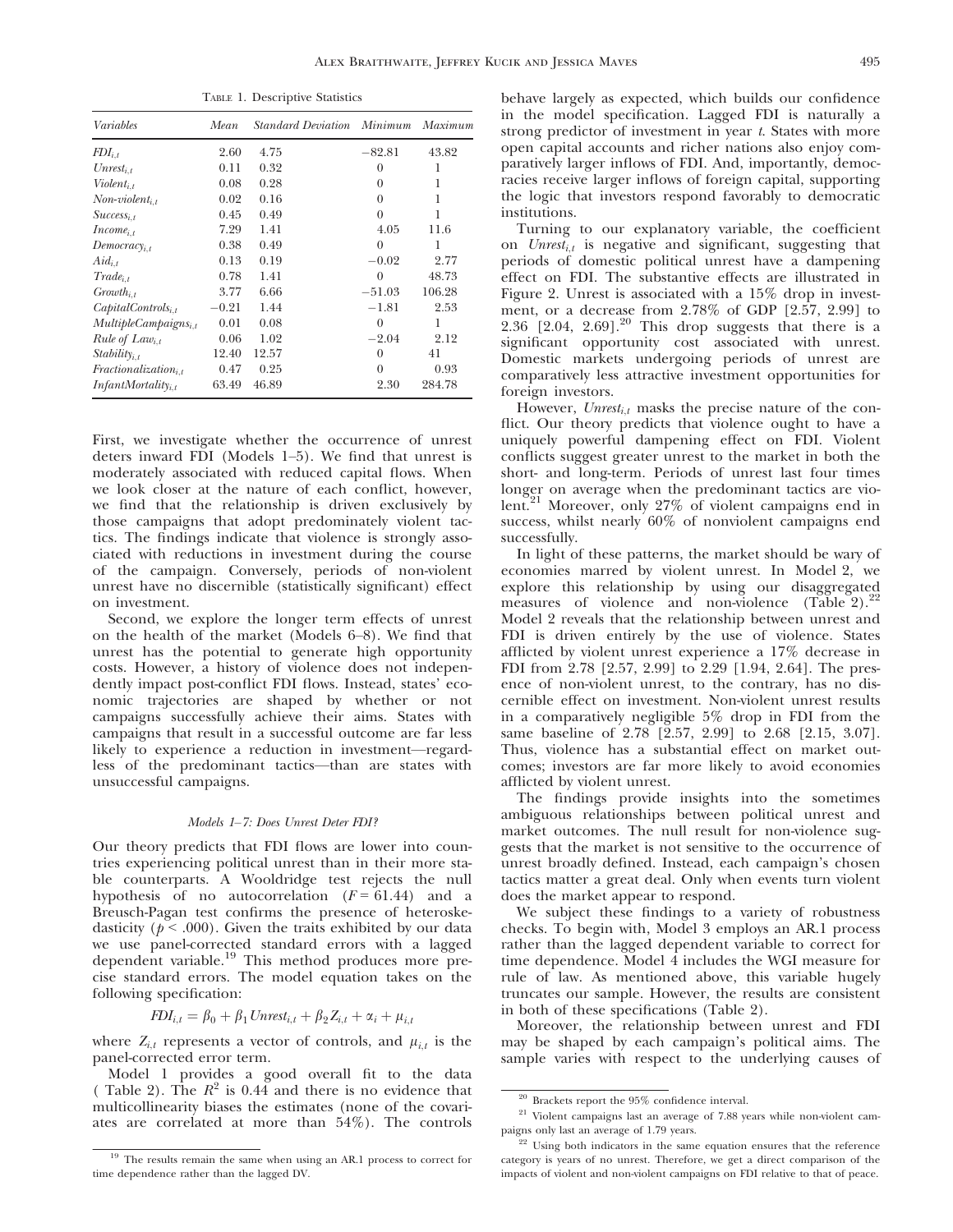TABLE 2. Does Unrest Deter FDI?

| Model                            | (1)                | (2)                | (3)               | (4)                | (5)                |
|----------------------------------|--------------------|--------------------|-------------------|--------------------|--------------------|
|                                  | $Unrest_{i,t}$     | $Violent_{i,t}$    | $Violent_{i,t}$   | $Violent_{i,t}$    | $Violent_{i,t}$    |
| Variables                        | PCSE               | PCSE               | AR. 1             | w/ROL              | w/ aims            |
| $Unrest_{i,t}$                   | $-0.418(0.159)$ ** |                    |                   |                    |                    |
| $Violent_{i,t}$                  |                    | $-0.490(0.176)$ ** | $-0.799(0.383)*$  | $-2.011(0.840)$ *  | $-0.781(0.253)$ ** |
| $Non-violent_{i,t}$              |                    | $-0.169(0.224)$    | $-0.343(0.259)$   | $-0.685(0.892)$    | $-0.460(0.257)$    |
| $RegimeChange_{i,t}$             |                    |                    |                   |                    | $0.630(0.205)$ **  |
| $Self-Determination_{i,t}$       |                    |                    |                   |                    | 0.186(0.330)       |
| $\textit{Secession}_{i.t.}$      |                    |                    |                   |                    | 0.175(0.287)       |
| $Income_{i,t}$                   | $0.217(0.066)$ **  | $0.213(0.066)$ **  | $0.433(0.162)$ ** | 0.437(0.284)       | $-0.017(0.129)$    |
| $Democracy_{i,t}$                | $0.269(0.106)$ **  | $0.275(0.106)$ **  | 0.492(0.269)      | 0.058(0.676)       | 0.032(0.160)       |
| $Aid_{i,t}$                      | $-0.057(0.584)$    | $-0.067(0.584)$    | $-1.147(1.270)$   | $-1.337(2.835)$    | $-1.295(1.538)$    |
| $Trade_{i,t}$                    | $-0.285(0.183)$    | $-0.283(0.183)$    | 0.017(0.384)      | $-1.960(0.312)$ ** | $-0.372(0.225)$ *  |
| $Growth_{i,t}$                   | 0.010(0.016)       | 0.010(0.016)       | $-0.001(0.012)$   | 0.037(0.063)       | $-0.018(0.031)$    |
| $CapitalControls_{i,t}$          | $0.143(0.055)*$    | $0.142(0.056)$ **  | $0.307(0.117)$ ** | 0.065(0.170)       | $0.218(0.097)$ *   |
| $FDI_{i,t-1}$                    | $0.616(0.045)$ **  | $0.616(0.045)$ **  |                   | $0.478(0.096)$ **  | $0.480(0.094)$ **  |
| MultipleCam pair <sub>i,t</sub>  | $-0.224(0.242)$    | $-0.212(0.243)$    | $-0.184(0.279)$   |                    | $-0.360(0.272)$    |
| <i>Rule of Law</i> <sub>it</sub> |                    |                    |                   | $0.882(0.267)$ **  |                    |
| Constant                         | $-0.281(0.516)$    | $-0.251(0.516)$    | $-0.175(1.219)$   | 0.512(2.403)       | 1.624(1.108)       |
| Observations                     | 3,973              | 3,973              | 4,022             | 320                | 1,580              |
| $R^2$                            | .44                | .44                | .03               | .67                | .35                |

Panel-corrected standard errors in parentheses  $\frac{*p}{s} < .05, \frac{**p}{s} < .001.$ 



FIG 2. Substantive Effects

unrest. The vast majority of campaigns concern regime change (75%). However, there are also a number of campaigns motivated by a desire for secession (14%) and selfdetermination (8%). It is possible that certain motivations are perceived to be more or less disruptive to the market. As stated above, many of these aims are likely to lead to additional turmoil during periods of reform. To control for this possibility, we introduce dichotomous indicators for each of these different aims in Model 5 (Table 2). $23$  We find that they do not affect the substantive interpretation of the baseline results (Figure 2).<sup>24</sup>

Notice that the only aim with a significant result is regime change. Campaigns directed toward regime change receive comparatively larger inflows of FDI. This provides support for the intuition that domestic political reforms —specifically, moves toward democratization—are viewed favorably by the market. From Model 5 we conclude that violence has a strong independent effect on FDI even when controlling for the political motivations of each campaign.

Our results may also be contaminated by selection bias. States select themselves into unrest non-randomly. Failing to correct for this selection process may lead to false inferences. We estimate a Heckman selection model designed to correct for this bias. The selection equation predicts whether a country experiences unrest. The outcome equation then predicts FDI flows.

<sup>23</sup> This leaves "other" aims as our omitted category.

 $^{24}$  The results are actually strong when controlling for campaign aims. Predicted FDI flows into countries experiencing violent unrest are 30% lower, falling from 2.61 [2.33, 2.89] to 1.83 [1.39, 2.27].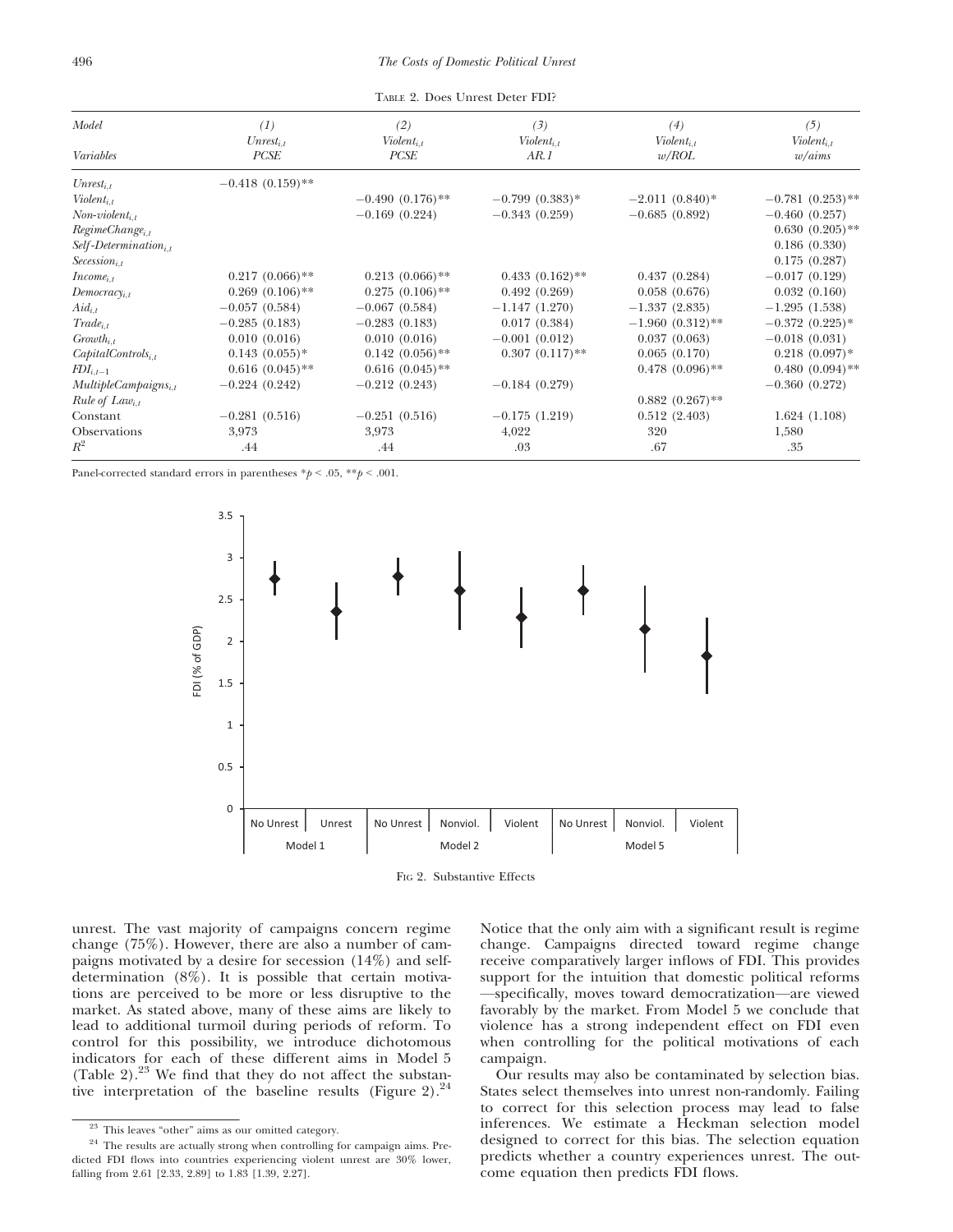The selection equation relies on a number of measures to ensure that the system is identified properly.<sup>25</sup> Specifically, The probability of unrest should likewise increase in the social stratification of society. We include an indicator of ethnic Fractionalization<sub>i,t</sub>, which is designed to capture socioeconomic cleavages that may lead to (or create conditions conducive to) unrest. Overall levels of poverty, not just the inequality level, may also affect the likelihood of unrest. To capture levels of poverty, we include a measure of *InfantMortality<sub>i,t</sub>*, which is the number of deaths per 1,000 children.

The selection equation also includes our measures of income and regime type since both wealth and democratic institutions shape the likelihood that unrest occurs. Finally, we include a simple count of the number of years of  $Stability_{i,t}$  that preceded the outbreak of unrest. <sup>26</sup> The system of equations is structured as follows, with the selection equation written as:

$$
Unrest_{i,t} = \beta_0 + \beta_1 Fractionalization_{i,t-1} + \beta_2 InfantMortality_{i,t-1} + \beta_3 Stability_{i,t-1} + \beta_4 Income_{i,t-1} + \beta_5 Democracy_{i,t-1} + \beta_6 FDI_{i,t-1} + \eta_{i,t}
$$

where all of the right-hand side variables are lagged one year and  $\eta_{i,t}$  represents the error term. The outcome equation is the same as that specified above in Model 1:

$$
FDI_{i,t} = \beta_0 + \beta_1 Income_{i,t} + \beta_2 Demoncrac_{i,t} + \beta_3 PTA_{i,t} + \beta_4 FDI_{i,t-1} + \beta_5 MultipleCampaigns_{i,t} + \mu_{i,t}
$$

Before discussing the full selection model, we report the selection equation separately to clarify its performance. Model 6 in Table 3 is a simple probit model with robust standard errors designed to ensure that we are predicting unrest effectively in the selection stage. The model provides a good overall fit to the data. Richer countries, democracies, and those experiencing longer periods of stability are all significantly less likely to experience unrest.

The Model 7 estimates the full Heckman (Table 3). First, note that the chi-squared statistic is 5.72 ( $p < .016$ ), which justifies taking a closer look at selection effects. More generally, the model provides a good overall fit to the data. In the selection equation, previous FDI inflows, income, democracy, and the length of time states have been stable are all negatively associated with unrest. In the outcome equation, the results echo the baseline estimates in Model 2. Violence is negatively and significantly related to FDI inflows during the years of ongoing instability. Violent campaigns lead to a 13% reduction in FDI once correcting for non-random selection into unrest. This represents only a modest decrease in the effect reported in Model 2.

The findings provide strong support for H2. While there appears to be an association between unrest and FDI (H1), further investigation reveals that violence has a strong, independent effect on market outcomes. Investors are wary of economies characterized by high levels of uncertainty. Uncertainty is greater for markets where domestic political unrest is violent. Thus, these economies receive comparatively lower levels of FDI.

| TABLE 3. Does Unrest Deter FDI? |
|---------------------------------|
|---------------------------------|

| Model                              | (6)                      | (7)                      |                        |  |
|------------------------------------|--------------------------|--------------------------|------------------------|--|
| Variables                          | $Unrest_{i.t}$           | $Unrest_{i,t}$           | $FDI_{i,t}$            |  |
| $Violet_{i,t}$                     |                          |                          | $-1.532$<br>$(0.722)*$ |  |
| $Fractionalization_{i,t-1}$        | $-0.367$<br>$(0.120)$ ** | $-0.156$                 |                        |  |
| $InfantMortality$ <sub>i.t-1</sub> | $-0.001$                 | (0.124)<br>0.001         |                        |  |
| $Stability_{i,t-1}$                | (0.001)<br>$-0.066$      | (0.001)<br>$-0.054$      |                        |  |
| $Income_{i,t-1}$                   | $(0.005)$ **<br>$-0.181$ | $(0.011)$ **<br>$-0.163$ | 0.214                  |  |
| $Democracy_{i,t-1}$                | $(0.030)$ **<br>$-0.290$ | $(0.033)$ **<br>$-0.165$ | (0.257)<br>0.155       |  |
| $FDI_{i,t-1}$                      | $(0.066)$ **<br>$-0.039$ | $(0.073)*$<br>$-0.028$   | (0.337)<br>0.881       |  |
| $Aid_{i,t}$                        | $(0.014)$ **             | $(0.012)*$               | $(0.373)*$<br>$-3.091$ |  |
| $Trade_{i,t}$                      |                          |                          | (2.491)<br>$-0.211$    |  |
| $Growth_{i,t}$                     |                          |                          | (0.199)<br>$-0.065$    |  |
| $Capital Controls_{i,t}$           |                          |                          | (0.053)<br>$-0.012$    |  |
| MultipleCam pair <sub>i,t</sub>    |                          |                          | (0.127)<br>$-0.790$    |  |
| Constant                           | $0.983(0.258)$ **        | 0.517(0.325)             | $(0.400)*$<br>6.215    |  |
| Observations                       | 4,309                    | 4,232                    | $(2.940)*$             |  |

Standard errors in parentheses  $\frac{p}{q}$  < .10,  $\frac{p}{q}$  < .05,  $\frac{p}{q}$  < .001.

Importantly, this result is not contingent on the nature of the political aims of the campaigns. Nor is it an artifact of how states "select" themselves into periods of unrest. By implication, further investigations of political unrest's effects on the market must take variation in campaign tactics into account.

### Models 8–10: What are the Long-Term Effects of Unrest?

The baseline estimates show that violence deters FDI during the years instability is ongoing. However, unrest's opportunity costs likely extend beyond the duration of the campaign. In this section, we explore the lasting effects that unrest has on the market.

The theory predicts that post-unrest investment flows are determined in large part by how campaigns end. Specifically, when campaigns end successfully, the resulting political climate is *comparatively* more stable. Consequently, we ought to observe higher levels of FDI into states where unrest came to a successful conclusion.

We start by looking at the association between violence and FDI. Since violence dampens capital flows during periods of unrest it may also leave a lasting impression on the market, particularly given that it is strongly associated with success. Model 8 tests the proposition that a history of violence—defined as whether or not past campaigns used violent tactics—deters FDI in the years after unrest has concluded. Note that we again rely on Heckman selection models for the tests in this section. There are theoretical and econometric reasons for this. First, the long-term effects of violence (or success) on FDI are likely to be shaped by the very same factors that predispose

<sup>25</sup> Heckman models are weakly identified based on assumptions about similarity in the distributions of the dependent variables. This assumption is not often met in practice. Consequently, we introduce several variables that ought to be strong predictors of unrest and weak predictors of FDI.

<sup>&</sup>lt;sup>26</sup> We also ran models using polynomial terms—Stability<sub>i,t</sub> squared and cubed—to account for temporal dependence and the results remained consistent.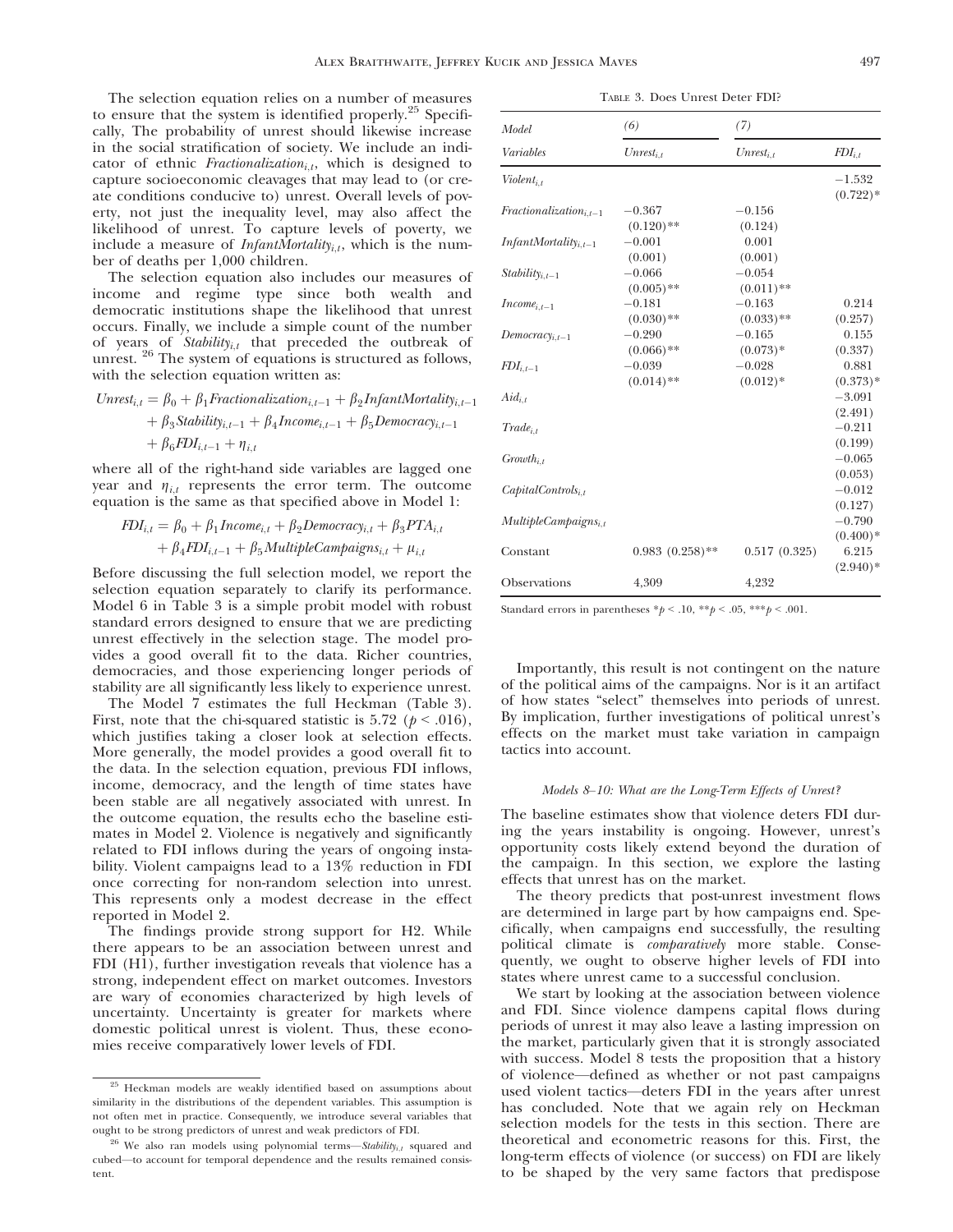TABLE 4. What are the long-term effects of unrest?

| Model                              | (8)                |                   | (9)                |                   | (10)               |                    |
|------------------------------------|--------------------|-------------------|--------------------|-------------------|--------------------|--------------------|
| Variables                          | $Unrest_{i,t}$     | $FDI_{i,t}$       | $Unrest_{i,t}$     | $FDI_{i,t}$       | $Violent_{i,t}$    | $FDI_{i,t}$        |
| $Violent_{i,t}$                    |                    | $-0.016(0.157)$   |                    |                   |                    |                    |
| $Success_{i,t}$                    |                    |                   |                    | $0.660(0.176)$ ** |                    | $0.439(0.188)*$    |
| $Fractionalization_{i,t-1}$        | $1.561(0.203)$ **  |                   | $1.559(0.203)$ **  |                   | $-0.156(0.098)$    |                    |
| $InfantMortality$ <sub>i.t-1</sub> | $-0.023(0.002)$ ** |                   | $-0.023(0.002)$ ** |                   | $0.004(0.001)$ **  |                    |
| $Stability_{i,t-1}$                | $-0.278(0.014)$ ** |                   | $-0.278(0.014)$ ** |                   | $0.010(0.005)*$    |                    |
| $Income_{i,t-1}$                   | $-0.653(0.061)$ ** | 0.122(0.087)      | $-0.652(0.061)$ ** | 0.075(0.084)      | $-0.096(0.037)^*$  | $-0.499(0.132)$ ** |
| $Democrac_{i,t-1}$                 | $0.688(0.104)$ **  | $-0.136(0.176)$   | $0.686(0.104)$ **  | $-0.175(0.175)$   | $-0.519(0.071)$ ** | $-1.409(0.262)$ ** |
| $FDI_{i,t-1}$                      | $0.040(0.006)$ **  | $0.357(0.090)$ ** | $0.040(0.006)$ **  | $0.348(0.090)$ ** | $0.035(0.015)*$    | $0.309(0.069)$ **  |
| $Aid_{i,t}$                        |                    | 1.355(0.916)      |                    | 1.326(0.890)      |                    | 0.900(0.542)       |
| $Trade_{i,t}$                      |                    | $-0.002(0.389)$   |                    | 0.039(0.391)      |                    | $-0.214(0.150)$    |
| $Growth_{i,t}$                     |                    | 0.010(0.022)      |                    | 0.015(0.022)      |                    | $-0.011(0.016)$    |
| $CapitalControls_{i,t}$            |                    | $0.429(0.076)$ ** |                    | $0.403(0.076)$ ** |                    | $0.242(0.069)$ **  |
| Constant                           | $6.158(0.527)$ **  | 1.168(0.608)      | $6.146(0.526)$ **  | $1.197(0.576)*$   | 0.537(0.292)       | $2.884(0.866)$ **  |
| <b>Observations</b>                |                    | 3,575             |                    | 3,575             |                    | 1,102              |

Standard errors in parentheses  $\frac{*p}{<}$ .05,  $\frac{**p}{<}$ .001.

states to unrest in the first place. Second, the chi-squared test statistic in Model 7 is sufficient to suggest that selection effects may be at play. Third, we want to compare the different experiences of states emerging from unrest. In Models 1–5, the reference category was all countryyears, regardless of whether or not there was unrest. Here, we want to know what shapes economic outcomes in only those states with a prior history of domestic political unrest.

Model 8 uses the same specification as outlined above, where the selection equation predicts unrest and the outcome equation predicts FDI flows. However, the sample in the outcome equation is now restricted to years after a period of unrest. Since we are interested in post-unrest FDI the sample does not include observations prior to (or during) active campaigns. Nor does it include any observations from countries that have not experienced unrest at all.

Model 8 finds no evidence that violence has a statistically significant independent effect on post-unrest FDI (see Table 4). The coefficient on  $Violet_{i,t}$  does not approach significance and we cannot conclude that a history of violence *per se* has a long-term effect on the market. Importantly, this null finding is not inconsistent with our expectations. For the reasons outlined in our theory, we expect that outcomes affect post-unrest FDI more than tactics. While these two traits of each campaign are related, the singular importance of outcomes—that is, success—may overwhelm the independent effect of violence. In other words, what matters to the market is an expectation about whether their investments are vulnerable to conflict renewal.

This is borne out in the real world where countries that experienced horrifying and protracted civil conflict have subsequently seen considerable increases in FDI following the success of violent campaigns. For example, Rwanda experienced impressive post-conflict FDI growth, in spite of the difficulties associated with their history of violence—for example, the high human cost of conflict, the lengthy reconciliation period, etc. Indeed, FDI increased dramatically from 0.2% of GDP in 1994 to over 2.0% in the current decade.

Model 9 introduces our indicator of success into the outcome equation. The results show that markets whose campaigns end with successful resolution attract significantly greater levels of inward investment. $27$  Success is associated with an average post-unrest FDI inflow of 3.44 [3.14, 4.74] as compared to 2.78 [2.58, 2.98] for states that experience failure. The mean across the sample of post-unrest years is 2.90 so this 0.7-point jump in FDI as a % of GDP represents a significant boost.

Success appears to be a key determinant of a state's capacity to attract FDI in the wake of unrest. The implications are important; when campaigns end unsuccessfully the deleterious effects that unrest has on the market extend beyond the years of political instability. The threat of renewed conflict and, in particular, renewed violence, continues to deter risk-averse investors even if campaigns have come to an end.

Before concluding, we subject this proposition to some additional testing. We have shown that success is a strong predictor of FDI and that violence appears to play a less significant role. However, we have highlighted throughout this paper that tactics and outcomes are closely linked. Specifically, violent campaigns are far less likely, for the variety of reasons discussed above, to achieve their aims than non-violent ones. Moreover, success may not matter for long-term FDI if the preceding campaign was violent. Violence may lead to damaged productive capacity, human capital flight, and a variety of other things that may reduce returns on investments. Thus, even if campaigns are successful, sufficient damage may have already been done to the domestic economy to deter FDI for some time into the future.

Model 10 looks at whether success has a positive effect on post-unrest FDI once adjusting for non-random selection into violence, not just into unrest. The estimates are reported in Table 4. The results of the outcomes equation are consistent with those produced by Model 9. Successful outcomes result in significantly greater inflows of post-unrest FDI, even in the sub-sample of countries with a history of violence.

To further test the durability of our findings, we controlled for several indicators of stability. We introduced a binary indicator of whether or not a state relapsed into unrest within 5 years of the previous campaign's

<sup>&</sup>lt;sup>27</sup> In some states that have experienced multiple periods of unrest there have been varied outcomes. We controlled for whether there were any past failures and found that the results remain constant.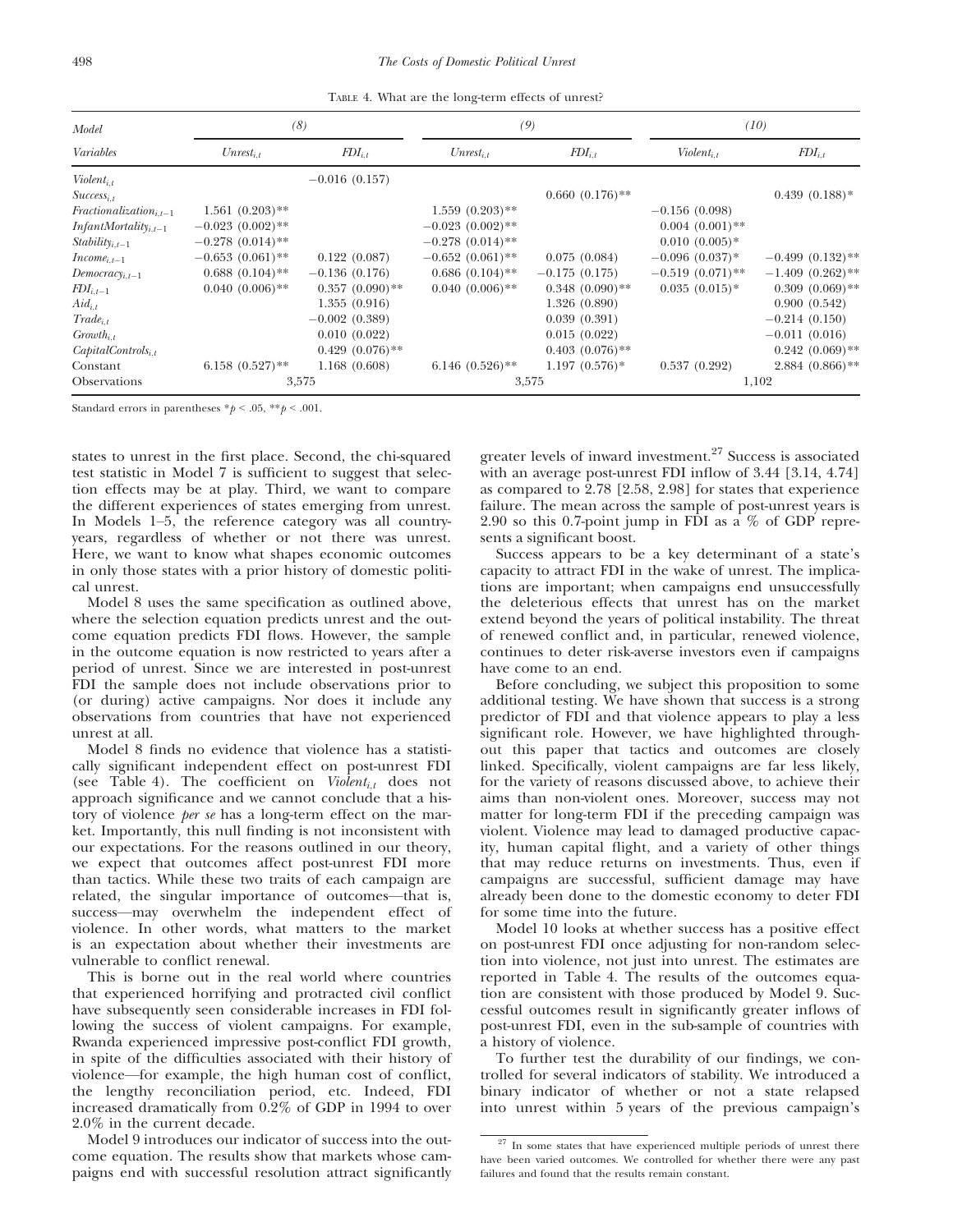conclusion. This is a direct measure of whether instability continues to afflict states (and their markets) over time. Moreover, we added a control for the duration of the campaign. This ought to approximate the cost of unrest to the state and economy, assuming that costs are increasing in time. Finally, in separate models we controlled for the difference in Polity scores—that is, the level of democratization—for the 5- and 10-year periods after unrest. In all of these cases, the additional controls were signed correctly. Relapse into subsequent unrest and the duration of each campaign are both negatively associated with FDI. Democratization, conversely, is positively associated with FDI. However, in each of these models our core result remained robustly unchanged.

The evidence supports the claim that outcomes have a significant impact on the long-term consequences of unrest. Markets in states with campaigns that achieve their aims seem to recover their abilities to attract capital. This relationship holds even when the campaign has been marred by violent tactics, which we show dampen FDI during the years of unrest themselves.

# **Conclusions**

This paper asks two related questions. First, does domestic political unrest deter inward FDI? Second, does unrest leave a lasting impact on the market? We argue that periods of violent unrest signal greater risk to the market than non-violent periods. Violence is associated with a greater likelihood of an unsuccessful outcome to the campaign. Markets are wary of states where campaigns have ended in failure, because although success can be costly in many ways, unsuccessful campaigns often precipitate recurrent cycles of violence. By extension, markets receive less FDI when campaigns are violent and when they are unsuccessful. We find strong evidence in favor of these propositions, even after taking political motivations and non-random selection into account.

The theory and evidence make a number of contributions. First, it provides a theoretically-motivated clarification of the empirical ambiguity in the relationship between unrest and FDI. Previous studies have returned mixed support for the proposition that unrest deters FDI, in spite of investors' supposed aversion to political risk. Here, we show that periods of unrest vary significantly in character and, by extension, the effects they have on market outcomes.

Second, and related, the paper identifies a specific channel through which unrest affects states' welfare. Existing work shows that dampened growth and development are among unrest's various opportunity costs, for example, Collier (1999). We do not test FDI's growthgenerating effects directly in this paper. However, we help specify the conditions under which states are more or less likely to receive investment. This may have important implications for understanding how unrest shapes states' longer-term development trajectories.

Third, the evidence supports the intuition that investors respond to perceptions of markets' future stability. The historical record shows that violent tactics and unsuccessful campaigns tend to signal longer lasting (and repeated) unrest. The differential effects that tactics and outcomes have on FDI flows suggest that investors rely on these signals to inform their decisions about host markets. With this idea in mind, close attention should be paid to the many countries that have experienced political unrest as part of the Arab Spring. This wave of prodemocracy protests and civil wars provides notable variation in both the tactics (non-violent events in Tunisia and Egypt, and violent events in Libya and Syria) and the outcomes (tentatively successful change in Tunisia but not in Bahrain, for instance) of conflict. Thus, the events of the Arab Spring ought to provide a suitable set of test cases for our logic as events continue to clarify themselves.

Fourth, previous work suggests that foreign support plays a crucial role in enabling non-violence (Chenoweth and Stephan 2011). Investors wishing to insulate their capital from risk have clear material incentives to encourage their governments to support non-violent campaigns in countries in which they hold investments or are contemplating investing. Our results do not speak to the role investors might play in the onset or duration of unrest. However, they do show that investors are wary of violence. Firms already operating within markets have strong reasons to promote non-violence when unrest does occur.

Additional avenues for future research remain open. We stressed that a fuller account of how political instability shapes the market must consider variation across different forms of unrest. To that end, we explored how tactics and outcomes condition FDI flows in the shortand long-term. However, these are just two items on a lengthy list of factors that likely inform investors' perceptions of risk. For example, while our results do not provide strong evidence relating to campaigns' political motivations, further research ought to be carried out in this area.

Finally, this paper does not look at variation in investors' own sensitivities to risk. Some investors may thrive on political instability. For the reasons stated above, it is unlikely that this is a widespread phenomenon. However, if at least some investors respond favorably to risk, then FDI may lead to protracted conflicts and do very little to assist in the economic recovery of states. More work has to be done on the relationship between specific industries/sectors and unrest as well as between FDI and duration of unrest.

#### References

- Agarwal, Jamuna P. (1980) Determinants of Foreign Direct Investment: A Survey. Review of World Economics 116 (4): 739–773.
- Aharoni, Yair. (1966) The Foreign Investment Decision Process. Cambridge, MA: Harvard University Press.
- Asiedu, Elizabeth. (2006) Foreign Direct Investment in Africa: The Role of Natural Resources, Market size, Government Policy, Institutions and Political Instability. The World Economy 29 (1): 63– 77.
- BANKS, ARTHUR S. (2008) Cross-National Time-Series Data Archive (CNTS) 1815–2007. Jerusalem, Israel: Databanks International.
- Barbieri, Katherine and Rafael Reuveny. (2005) Economic Globalization and Civil War. Journal of Politics 67 (4): 1228–1247.
- BÉNASSY-QUÉRÉ, AGNÉS, MAYLIS COUPET AND THIERRY MAYER. (2007) Institutional Determinants of Foreign Direct Investment. The World Economy 30 (5): 764–782.
- BENNETT, PETER D. AND ROBERT T. GREEN. (1972) Political Instability as a Determinant of Direct Foreign Investment in Marketing. Journal of Marketing Research 9 (2): 182–186.
- Biglaiser, Glen and Karl DeRouen, Jr. (2006) Economic Reforms and Inflows of Foreign Direct Investment in Latin America. Latin American Research Review 41 (1): 51–75.
- Brada, Josef C., Ali M. Kutan and Taner M. Yigit. (2006) The Effects of Transition and Political Instability on Foreign Direct Investment Inflows. Economics of Transition 14 (4): 649–680.
- Buhaug, Halvard and Kristian S. Gleditsch. (2008) Contagion or Confusion? Why Conflicts Cluster in Space. International Studies Quarterly 52 (2): 215–233.